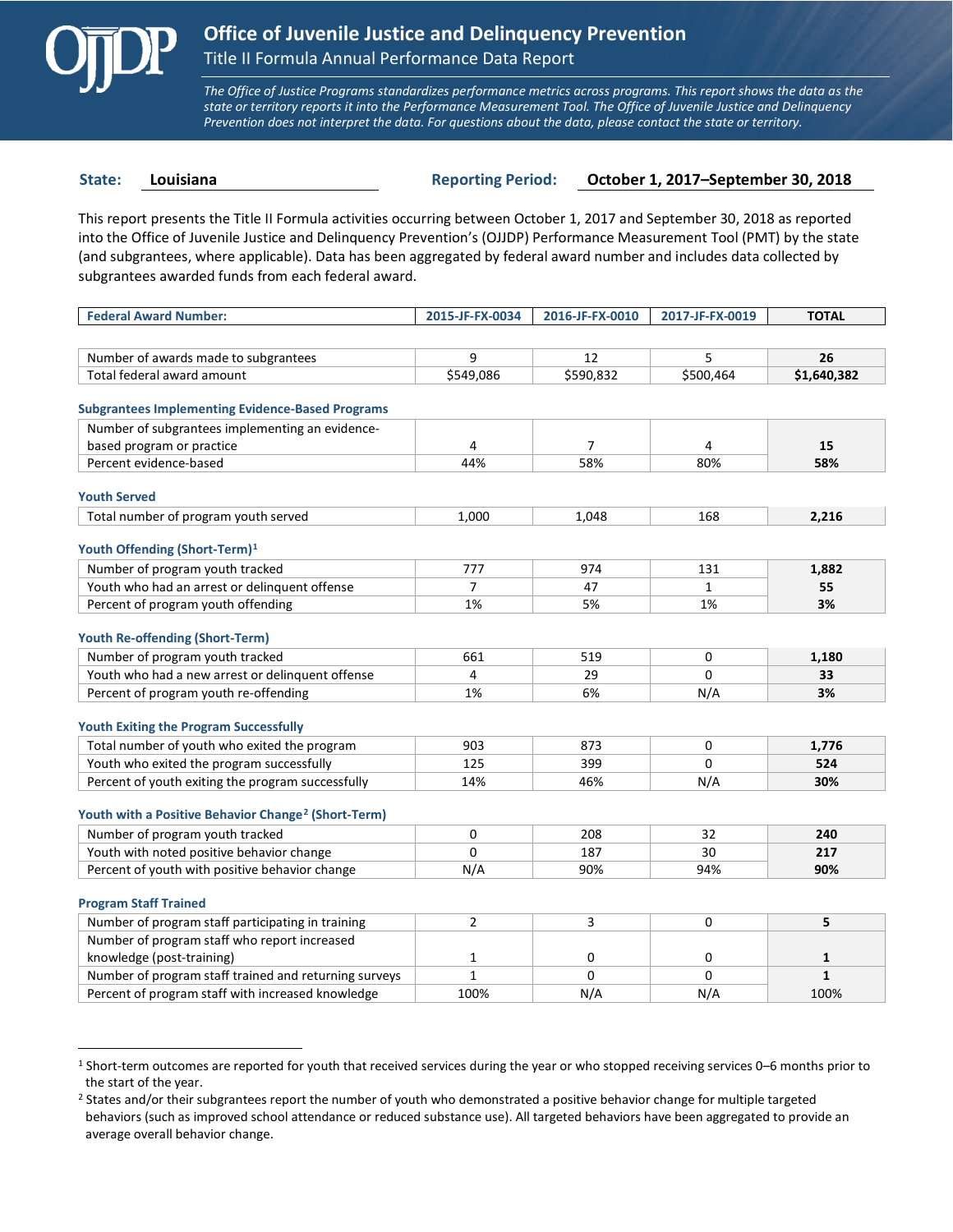# **Title II Formula Annual Performance Data Report**

### **Systems Improvement Activities**

| Number of Memorandum of Understandings developed |  |  |
|--------------------------------------------------|--|--|
| Number of program materials developed            |  |  |
| Number of planning activities conducted          |  |  |
| Number of program/agency policies or procedures  |  |  |
| created, amended, or rescinded                   |  |  |

# Purpose Area Allocations

OJJDP has defined 32 purpose areas that states may use their Title II funds to implement, either through subawards to local, public, and private agencies or through statewide programs. This section lists the funds allocated from each federal award to both subgrantee and statewide programs during the reporting period.<sup>[3](#page-1-0)</sup>

| <b>Purpose Area</b>                             | 2015-JF-FX-0034 | 2016-JF-FX-0010 | 2017-JF-FX-0019 | <b>TOTAL</b> |
|-------------------------------------------------|-----------------|-----------------|-----------------|--------------|
| 1. Aftercare/Reentry                            | \$0             | \$0             | \$0             | \$0          |
| 2. After School Programs                        | \$0             | \$0             | \$0             | \$0          |
| 3. Alternatives to Detention                    | \$0             | \$0             | \$0             | \$0          |
| 4. Child Abuse and Neglect                      | \$0             | \$0             | \$0             | \$0          |
| 5. Community-Based Programs and Services        | \$0             | \$0             | \$0             | \$0          |
| 6. Delinquency Prevention                       | \$64,638        | \$86,021        | \$0             | \$150,659    |
| 7. Gangs                                        | \$0             | \$0             | \$0             | \$0          |
| 8. Graduated and Appropriate Sanctions          | \$0             | \$0             | \$0             | \$0          |
| 9. Hate Crimes                                  | \$0             | \$0             | \$0             | \$0          |
| 10. Job Training                                | \$0             | \$0             | \$0             | \$0          |
| 11. Learning and Other Disabilities             | \$0             | \$0             | \$0             | \$0          |
| 12. Mental Health Services                      | \$0             | \$33,749        | \$56,936        | \$90,685     |
| 13. Mentoring, Counseling and Training Programs | \$0             | \$0             | \$0             | \$0          |
| 14. Positive Youth Development                  | \$0             | \$0             | \$0             | \$0          |
| 15. Probation                                   | \$0             | \$0             | \$0             | \$0          |
| 16. Protecting Juvenile Rights                  | \$0             | \$0             | \$0             | \$0          |
| 17. School Programs                             | \$0             | \$31,486        | \$0             | \$31,486     |
| 18. Substance and Alcohol Abuse                 | \$0             | \$0             | \$0             | \$0          |
| 19. Compliance Monitoring                       | \$124,797       | \$135,624       | \$0             | \$260,421    |
| 20. Deinstitutionalization of Status Offenders  | \$0             | \$0             | \$0             | \$0          |
| 21. Disproportionate Minority Contact           | \$167,317       | \$182,599       | \$0             | \$349,916    |
| 22. Diversion                                   | \$0             | \$120,644       | \$58,933        | \$179,577    |
| 23. Gender-Specific Services                    | \$0             | \$0             | \$0             | \$0          |
| 24. Indian Tribe Programs                       | \$0             | \$0             | \$0             | \$0          |
| 25. Indigent Defense                            | \$38,598        | \$0             | \$0             | \$38,598     |
| 26. Jail Removal                                | \$0             | \$0             | \$0             | \$0          |
| 27. Juvenile Justice System Improvement         | \$125,426       | \$39,443        | \$35,000        | \$199,869    |
| 28. Planning and Administration                 | \$54,909        | \$0             | \$0             | \$54,909     |
| 29. Reducing Probation Officer Caseloads        | \$0             | \$0             | \$0             | \$0          |
| 30. Rural Area Juvenile Programs                | \$0             | \$0             | \$0             | \$0          |
| 31. Separation of Juveniles from Adult Inmates  | \$0             | \$0             | \$0             | \$0          |
| 32. State Advisory Group (SAG) Allocation       | \$40,000        | \$40,000        | \$0             | \$80,000     |

<span id="page-1-0"></span><sup>&</sup>lt;sup>3</sup> The dollars shown are an estimate of total funds allocated for activities conducted for each purpose area. The PMT is not a grants management system and does not collect data on actual expenditures. For actual expenditures, please refer to the Office of Justice Programs Grants Management System (GMS).

 $\overline{a}$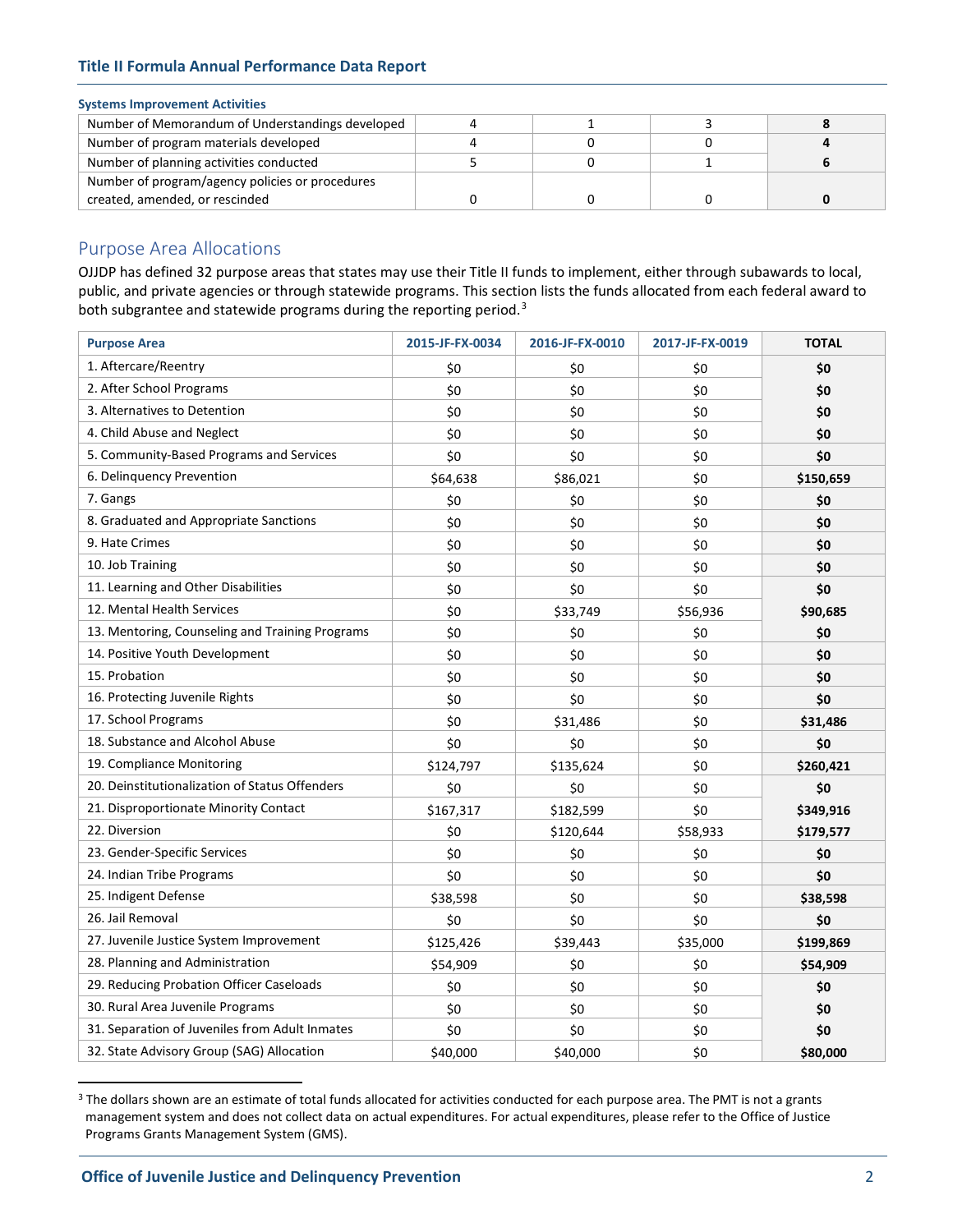# Subgrantee Information

This section lists all the local, tribal, and community-based organizations receiving a subaward from the state, the subaward amount, and the purpose area the funds were allocated towards.<sup>[4](#page-2-0)</sup>

| 2015-JF-FX-0034 | 2016-JF-FX-0010 | 2017-JF-FX-0019 |
|-----------------|-----------------|-----------------|
|                 |                 |                 |

#### **16th Judicial District Attorney's Office**

| Subaward Number         | 2015-JF-04-3415        | 2016-JF-04             | N/A |  |  |
|-------------------------|------------------------|------------------------|-----|--|--|
| Subaward Amount         | \$25.894               | \$34.460               | N/A |  |  |
| Program Area Allocation | Delinguency Prevention | Delinguency Prevention | N/A |  |  |

#### **24th Judicial District Attorney's Office**

| Subaward Number              | N/r | 2016-JF-22-3681 | N/  |
|------------------------------|-----|-----------------|-----|
| Subaward Amount              | N/A | \$50.042        | N/  |
| Area Allocation ا<br>Program | N/A | Diversion       | N/A |

#### **26th Judicial District Attorney's Office**

| Subaward Number            | N/A | 201.<br>$\overline{16}$ -IF-22 | N/  |
|----------------------------|-----|--------------------------------|-----|
| Subaward Amount            | N/A | \$35.786                       | N/r |
| Area Allocation<br>Program | N/A | Diversion                      | N/A |

#### **4th Judicial District Attorney's Office**

| Subaward Number         | N/A | 2016-JF-22-3689 | 2017-IF-22 |
|-------------------------|-----|-----------------|------------|
| Subaward Amount         | N/A | \$34.816        | \$29.062   |
| Program Area Allocation | N/A | Diversion       | Diversion  |

#### **Baton Rouge Bar Foundation**

| Subaward Number         | N/A | 2016-IF-22             | N/F      |
|-------------------------|-----|------------------------|----------|
| Subaward Amount         | N/A | \$51.561               | $N/\ell$ |
| Program Area Allocation | N/A | Delinguency Prevention | N/A      |

#### **Baton Rouge, City of**

| Subaward Number         | 2015-JF-4014              | N/A | N/A |
|-------------------------|---------------------------|-----|-----|
| Subaward Amount         | \$27.500                  | N/A | N/A |
|                         | Disproportionate Minority |     |     |
| Program Area Allocation | Contact                   | N/A | N/A |

#### **Calcasieu Parish Police Jury - Office of Juvenile Justice**

| Subaward Number         | 2015-JF-21-3624           | N/A | N/A |
|-------------------------|---------------------------|-----|-----|
| Subaward Amount         | \$30,000                  | N/A | N/A |
| Program Area Allocation | Disproportionate Minority |     |     |
|                         | Contact                   | N/A | N/A |

#### **Calcasieu Parish Sheriff's Office**

 $\overline{a}$ 

| Subaward Number         | 2015-JF-27-3284         | N/A | N/A |
|-------------------------|-------------------------|-----|-----|
| Subaward Amount         | \$64,213                | N/A | N/A |
| Program Area Allocation | Juvenile Justice System |     |     |
|                         | Improvement             | N/A | N/A |

<span id="page-2-0"></span><sup>&</sup>lt;sup>4</sup> The report does not include subgrantees who were not operational (e.g., did not provide services or expend grant funds) during the year or did not complete data entry in the PMT.